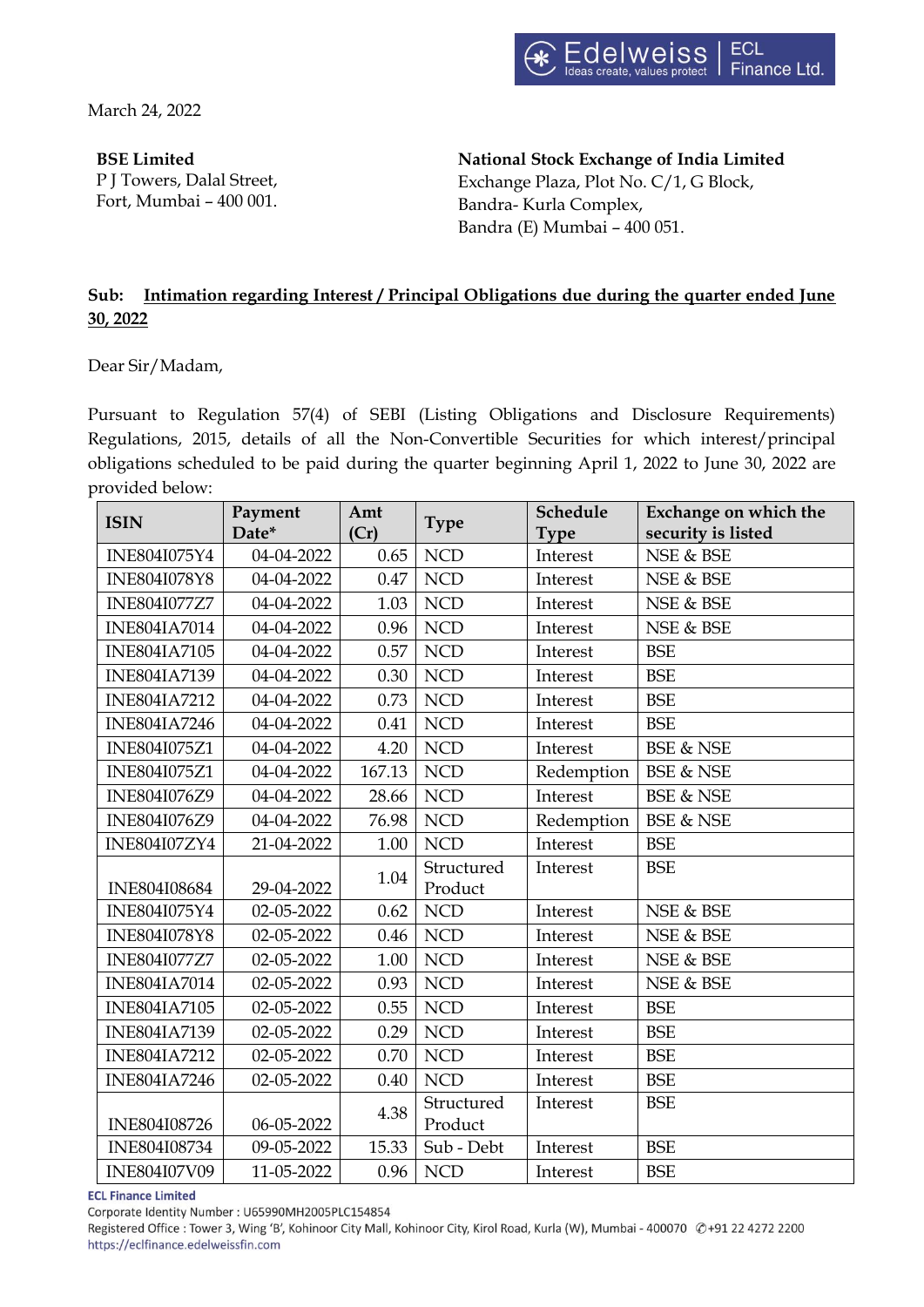| INE804I08742        | 17-05-2022 | 15.33 | Sub - Debt            | Interest  | <b>BSE</b> |
|---------------------|------------|-------|-----------------------|-----------|------------|
| <b>INE804I07V82</b> | 20-05-2022 | 0.96  | <b>NCD</b>            | Interest  | <b>BSE</b> |
| <b>INE804IA7089</b> | 23-05-2022 | 6.68  | <b>NCD</b>            | Interest  | <b>BSE</b> |
| <b>INE804IA7113</b> | 23-05-2022 | 3.11  | <b>NCD</b>            | Interest  | <b>BSE</b> |
| <b>INE804IA7147</b> | 23-05-2022 | 0.68  | <b>NCD</b>            | Interest  | <b>BSE</b> |
| <b>INE804IA7261</b> | 30-05-2022 | 9.67  | <b>NCD</b>            | Interest  | <b>BSE</b> |
| INE804I075Y4        | 01-06-2022 | 0.65  | <b>NCD</b>            | Interest  | NSE & BSE  |
| <b>INE804I078Y8</b> | 01-06-2022 | 0.47  | <b>NCD</b>            | Interest  | NSE & BSE  |
| <b>INE804I077Z7</b> | 01-06-2022 | 1.03  | <b>NCD</b>            | Interest  | NSE & BSE  |
| <b>INE804IA7014</b> | 01-06-2022 | 0.96  | <b>NCD</b>            | Interest  | NSE & BSE  |
| <b>INE804IA7105</b> | 01-06-2022 | 0.57  | <b>NCD</b>            | Interest  | <b>BSE</b> |
| <b>INE804IA7139</b> | 01-06-2022 | 0.30  | <b>NCD</b>            | Interest  | <b>BSE</b> |
| <b>INE804IA7212</b> | 01-06-2022 | 0.73  | <b>NCD</b>            | Interest  | <b>BSE</b> |
| <b>INE804IA7246</b> | 01-06-2022 | 0.41  | <b>NCD</b>            | Interest  | <b>BSE</b> |
| <b>INE804IA7279</b> | 06-06-2022 | 20.66 | <b>NCD</b>            | Interest  | <b>BSE</b> |
| <b>INE804I07X49</b> | 07-06-2022 | 2.16  | NCD                   | Interest  | <b>BSE</b> |
| INE804I08759        | 14-06-2022 | 0.96  | Structured<br>Product | Interest  | <b>BSE</b> |
| INE804I08767        | 15-06-2022 | 0.48  | Structured<br>Product | Interest  | <b>BSE</b> |
| INE804I08692        | 16-06-2022 | 25.37 | Sub-debt              | Interest  | <b>BSE</b> |
| <b>INE804IA7287</b> | 27-06-2022 | 9.72  | <b>NCD</b>            | Interest  | <b>BSE</b> |
| <b>INE804I07E59</b> | 30-06-2022 | 7.24  | <b>NCD</b>            | Interest  | <b>BSE</b> |
| INE804I08635        | 30-06-2022 | 2.80  | Sub - Debt            | Interest  | <b>BSE</b> |
| INE804I08635        | 30-06-2022 | 50.00 | Sub - Debt            | Principal | <b>BSE</b> |

*\* In accordance with the holiday convention*

Kindly take the same on record.

### Thanking you,

Yours faithfully,

### **For ECL Finance Limited**

KASHMIRA JOJI MATHEW Digitally signed by KASHMIRA JOJI MATHEW Date: 2022.03.24 11:06:27 +05'30'

**Kashmira Mathew Head – Governance & Compliance**

#### **CC:**

**National Securities Depository Limited Central Depository Services Limited** Trade World, 4th Floor, Kamla Mills Compound, Senapati Bapat Marg, Lower Parel, Mumbai – 400 01

25th Floor, Marathon Futurex, N M Joshi Marg, Lower Parel (East), Mumbai - 400013

Corporate Identity Number: U65990MH2005PLC154854

Registered Office : Tower 3, Wing 'B', Kohinoor City Mall, Kohinoor City, Kirol Road, Kurla (W), Mumbai - 400070 @+91 22 4272 2200 https://eclfinance.edelweissfin.com